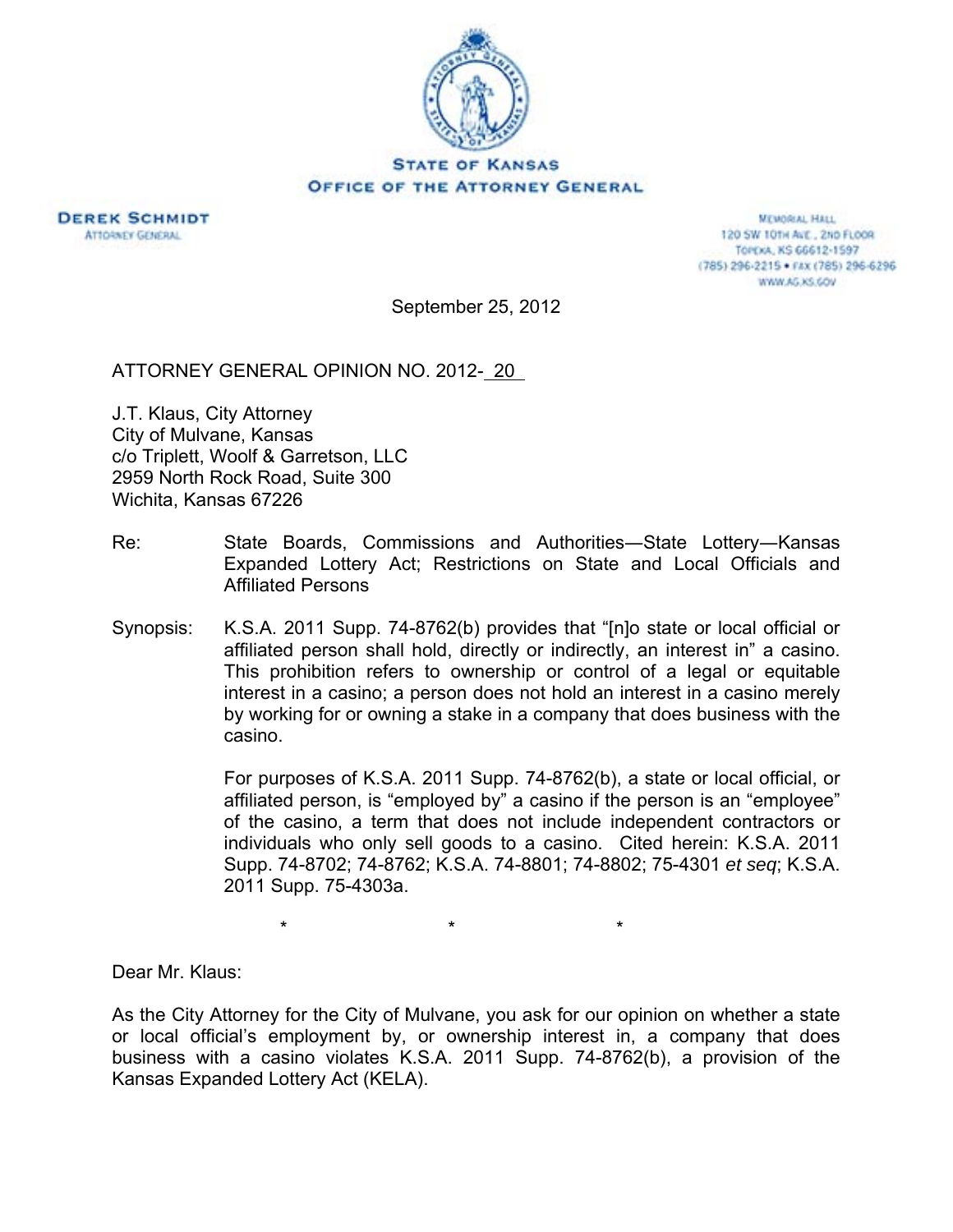K.S.A. 2011 Supp. 74-8762(b) provides, in relevant part:

No state or local official or affiliated person shall hold, directly or indirectly, an interest in, be employed by, represent or appear for a lottery gaming facility or racetrack gaming facility, or for any lottery gaming facility manager or racetrack gaming facility manager, or any holding or intermediary company with respect thereto, in connection with any cause, application or matter.

A willful violation of this provision is a class A misdemeanor.<sup>1</sup> The KELA defines "lottery gaming facility" as "that portion of a building used for the purpose of operating, managing and maintaining lottery facility games."<sup>2</sup> A "lottery gaming facility manager" is an entity "authorized to construct and manage, or manage alone . . . a lottery gaming enterprise and lottery gaming facility."<sup>3</sup> For convenience, this opinion will use the word "casino" to refer to these terms.

Your request letter notes that two members of the Mulvane city council are affiliated with companies that desire to do business with the Kansas Star Casino. Specifically, one council member is the general manager of a company that would like to provide the casino with printing products and services, while another is the controlling owner of a liquor store that wishes to sell liquor to the casino. You ask whether either of the council members would (1) "hold, directly or indirectly, an interest in" or (2) "be employed by" the casino if these business transactions were to take place. We will consider these two provisions in turn.

The KELA does not specify what it means to "hold, directly or indirectly, an interest" in a casino. In Attorney General Opinion No. 2007-28, Attorney General Morrison considered this provision and opined that the word "interest" must mean "financial interest," *i.e.*, "an interest founded upon considerations of ownership, control or remuneration." You ask for further clarification, questioning whether being employed by or owning a company that does business with a casino falls within the scope of this prohibition.

As Attorney General Opinion No. 2007-28 noted, the Kansas Parimutuel Racing Act<sup>4</sup> (Racing Act) defines the term "financial interest" as "an interest that could result directly or indirectly in receiving a pecuniary gain or sustaining a pecuniary loss as a result of ownership or interest in a business entity or activity or as a result of a salary, gratuity or other compensation or remuneration from any person."<sup>5</sup> Opinion No. 2007-28 might be read as suggesting that the word "interest" in K.S.A. 2011 Supp. 74-8762(b) has the same meaning as the term "financial interest" in the Racing Act.

l

 $1$  K.S.A. 2011 Supp. 74-8762(f).

<sup>&</sup>lt;sup>2</sup> K.S.A. 2011 Supp. 74-8702(I). "[L]ottery facility games" is defined in K.S.A. 2011 Supp. 74-8702(j).<br><sup>3</sup> K.S.A. 2011 Supp. 74.8702(c). "Il lettery gaming apternises" is defined in K.S.A. 2011 Supp.

 $3$  K.S.A. 2011 Supp. 74-8702(o). "[L]ottery gaming enterprise" is defined in K.S.A. 2011 Supp. 74-8702(k).

<sup>&</sup>lt;sup>4</sup> K.S.A. 74-8801 *et seq.*<br><sup>5</sup> K.S.A. 74,9803(k)

 $5$  K.S.A. 74-8802(k).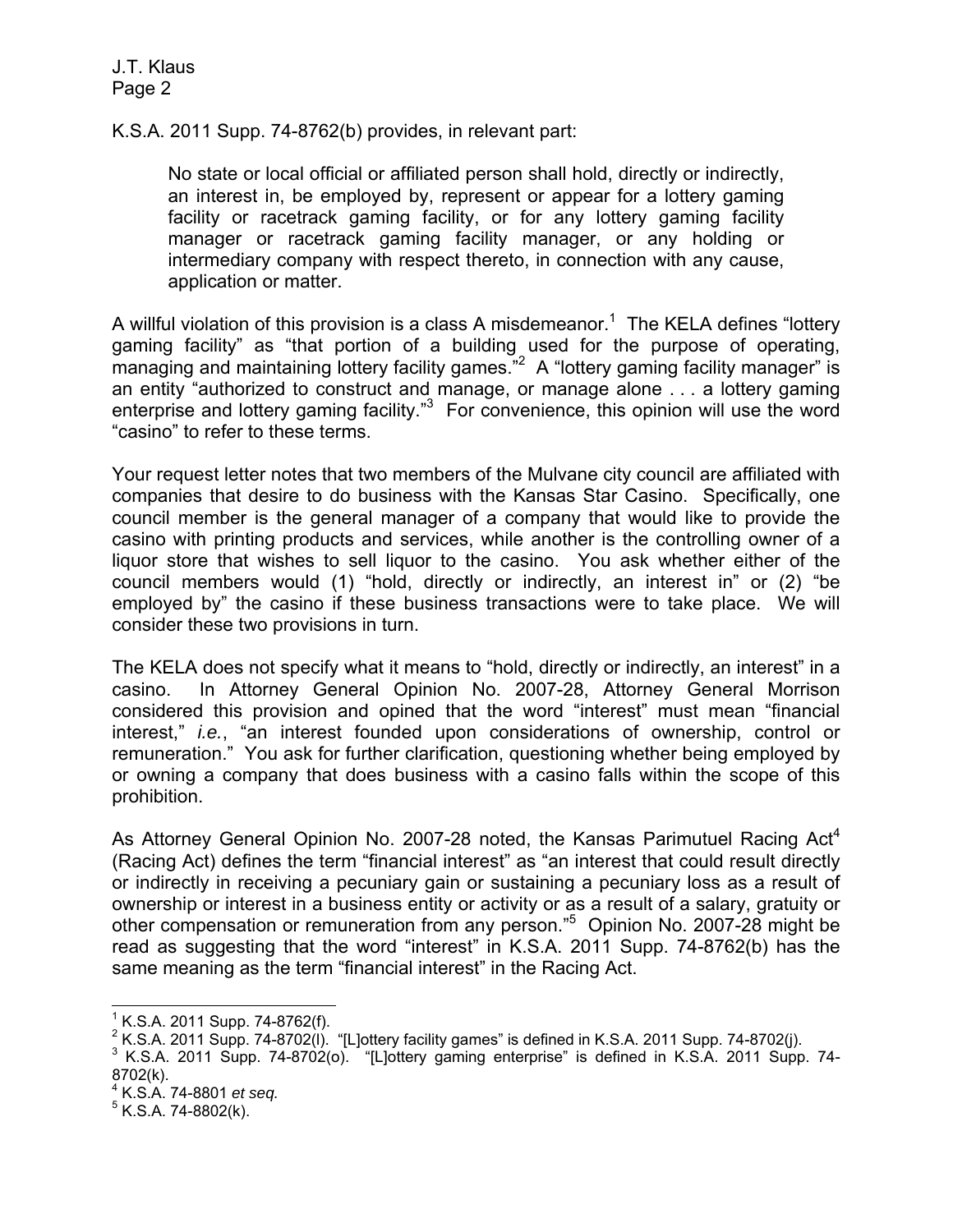There is a problem with this interpretation, though. Because the Racing Act's definition of "financial interest" includes receiving "a salary, gratuity or other compensation or remuneration," it would encompass almost all forms of employment. But if K.S.A. 2011 Supp. 74-8762(b)'s prohibition on holding an "interest" in a casino includes employment with a casino, then the statute's separate prohibition on being "employed by" a casino would be superfluous. And a general rule of statutory construction cautions against interpreting a statute "in such a way that part of it becomes meaningless, useless, or surplusage."<sup>6</sup>

For this reason, we believe that the word "interest" in K.S.A. 2011 Supp. 74-8762(b) has a narrower meaning than the definition of "financial interest" in the Racing Act. In our opinion, to "hold . . . an interest in" a casino means to own or control a legal or equitable interest in a casino. Unlike the Racing Act's definition, this interpretation of the word "interest" leaves the statute's separate prohibition on being "employed by" a casino with real work to do. This interpretation is also fully consistent with the ordinary meaning of the statute's text — among other possibilities, "interest" can be defined as "[a] legal share in something,"<sup>7</sup> while the word "hold" can mean "to have possession or ownership of<sup>"8</sup> or "to possess by a lawful title."<sup>9</sup>

The rule of lenity reinforces this interpretation of the provision. As a statute that prescribes criminal penalties, K.S.A. 2011 Supp. 74-8762(b) must be strictly construed, with any ambiguity about the phrase "hold . . . an interest in" resolved in favor of the state or local officials to whom it applies.<sup>10</sup> This rule does not justify reading words into the statute or otherwise disregarding the clear intent of the legislature. But, as discussed above, interpreting the word "interest" to refer only to a legal or equitable interest comports with one plausible dictionary definition of the term.

And nothing in the statute's legislative history indicates that the legislature intended a different definition. The most relevant piece of legislative history is the fact that K.S.A. 2011 Supp. 74-8762(b) was modeled on a New Jersey law that explicitly defines "interest" as "the ownership or control of more than 1% of the profits of a firm, association, or partnership, or more than 1% of the stock in any corporation, which is the holder of, or an applicant for, a casino license or in any holding or intermediary company with respect thereto."<sup>11</sup> It is possible that the legislature intended the word "interest" in K.S.A. 2011 Supp. 74-8762(b) to bear a similar definition. But the fact that the legislature did not copy New Jersey's statutory definition of "interest" might also suggest that the legislature intended a different meaning. We simply do not know. And

l <sup>6</sup> S*tate v. Sedellos,* 279 Kan. 777, 783-84 (2005).<br><sup>7</sup> http://www.morriam.yrobater.com/digtionary/inter

http://www.merriam-webster.com/dictionary/interest; Black's Law Dictionary (9th ed. 2009).

<sup>&</sup>lt;sup>8</sup> http://www.merriam-webster.com/dictionary/hold.

<sup>&</sup>lt;sup>9</sup> Black's Law Dictionary (9th ed. 2009).

<sup>10</sup> *See, e.g.*, *State v. Rupnick*, 280 Kan. 720, 735 (2005). 11 N.J.S.A. 52:13D-13(g)(2); *see* Attorney General Opinion No. 2007-28.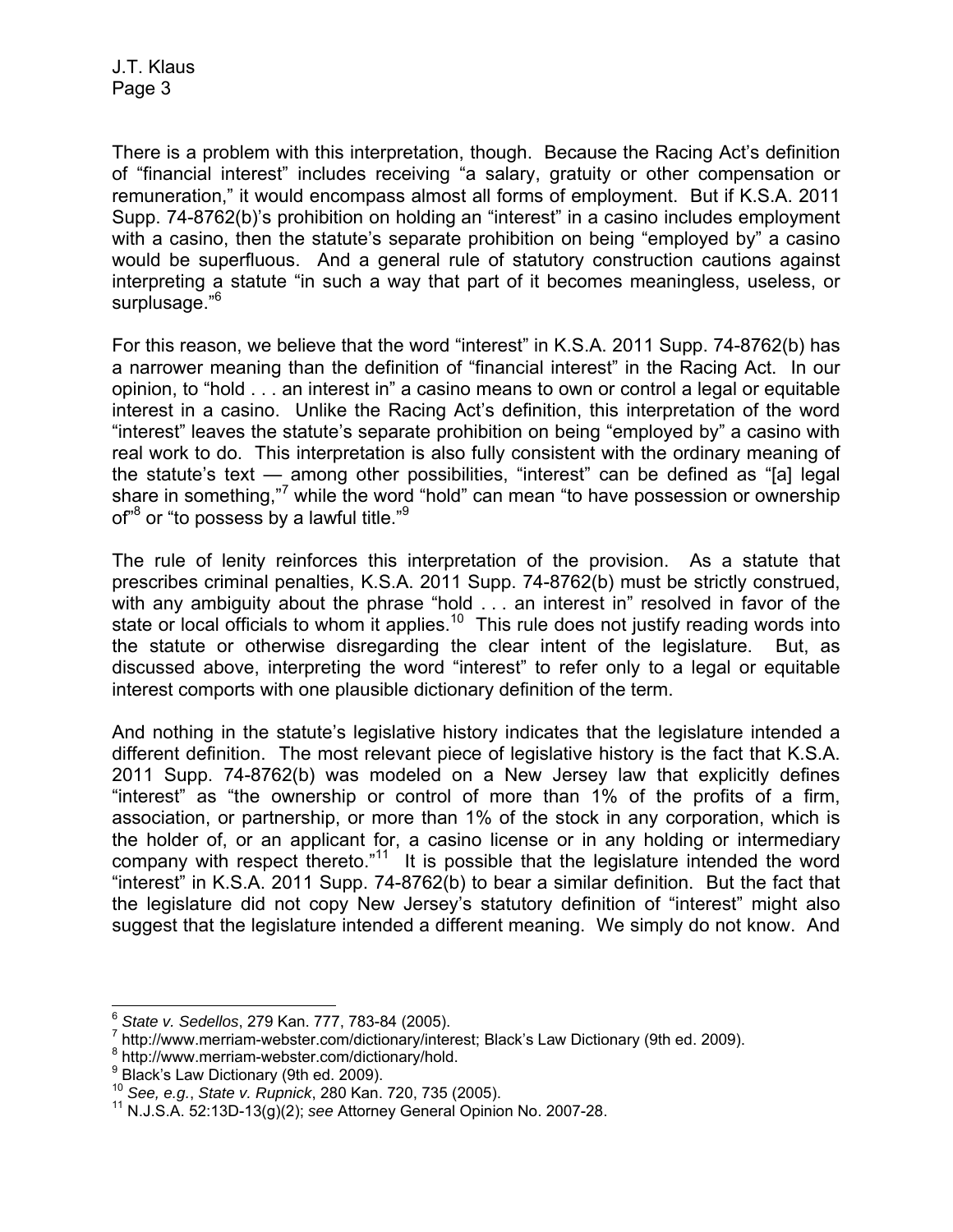given this ambiguity, we must interpret the word narrowly in order to avoid stretching the limits of criminal liability beyond what was intended by the legislature.<sup>12</sup>

Of course, a state or local official is prohibited from holding an interest in a casino *either directly or indirectly*. And so a state or local official may not, for example, own a company that in turn holds a legal or equitable interest in a casino. But, for purposes of this statute, a person does not hold an interest in a casino merely by owning or working for a company that provides goods or services to the casino.

This discussion of what it means to hold an interest in a casino is intended as a clarification of Attorney General Opinion No. 2007-28. However, to the extent Opinion No. 2007-28 suggests that "interest" means any financial interest, as opposed to a legal or equitable interest, that opinion is withdrawn. The ultimate conclusion of Opinion No. 2007-28 ― that a person does not hold an interest in a racetrack gaming facility by serving, without compensation, on the board of an organization licensee — remains unaltered.

In addition to K.S.A. 2011 Supp. 74-8762(b)'s prohibition on holding an interest in a casino, you also ask for our opinion about the meaning of the statute's prohibition on being "employed by" a casino. The KELA does not define what it means to "be employed by" a casino, and so we must give these words their ordinary meaning.<sup>13</sup> To "be employed by" a casino could mean to serve as an "employee" of a casino. As you note, the term "employee" has a well established legal meaning that distinguishes employees from independent contractors.<sup>14</sup> Alternatively, "employ" could be defined more broadly as "to use or engage the services of."<sup>15</sup> Employing this definition, one could argue that an independent contractor — although not an "employee" of a casino — is "employed by" a casino.<sup>16</sup> Neither of these interpretations of "be employed by" includes someone who only sells goods to a casino, but there is ambiguity as to whether the phrase covers serving as an independent contractor.

The KELA's statutory history provides little assistance in determining which of these two definitions of "employ" the legislature intended. The text that eventually became K.S.A. 2011 Supp. 74-8762(b) first appeared in the final version of an earlier gaming bill that did not pass, 2006 Senate Bill 587. As introduced, this bill prohibited current and former state legislators and their family members from holding "any paid position with . . . any business which sells goods or services, including lobbying services, to a lottery gaming facility manager."17 This provision was then amended in committee to prohibit a broader array of officials from "enter[ing] into any business dealing, venture or contract, including a contract for lobbying, with a lottery gaming facility manager."<sup>18</sup> Both the original and

 $\overline{a}$ 

<sup>&</sup>lt;sup>12</sup> See State v. Braun, 47 Kan. App. 2d 216, 217 (2012) (discussing the purposes of the rule of lenity).<br><sup>13</sup> See, e.g., State v. Snellings, 294 Kan. 149, 158 (2012).<br><sup>14</sup> See, e.g., Hartford Underwriters Ins. Co. v. Kan

*Scott*, 249 Kan. 54, 59 (1991) (referring to "one who employs an independent contractor"). 17 2006 SB 587, As introduced.

<sup>&</sup>lt;sup>18</sup> 2006 SB 587, As amended by Senate Committee.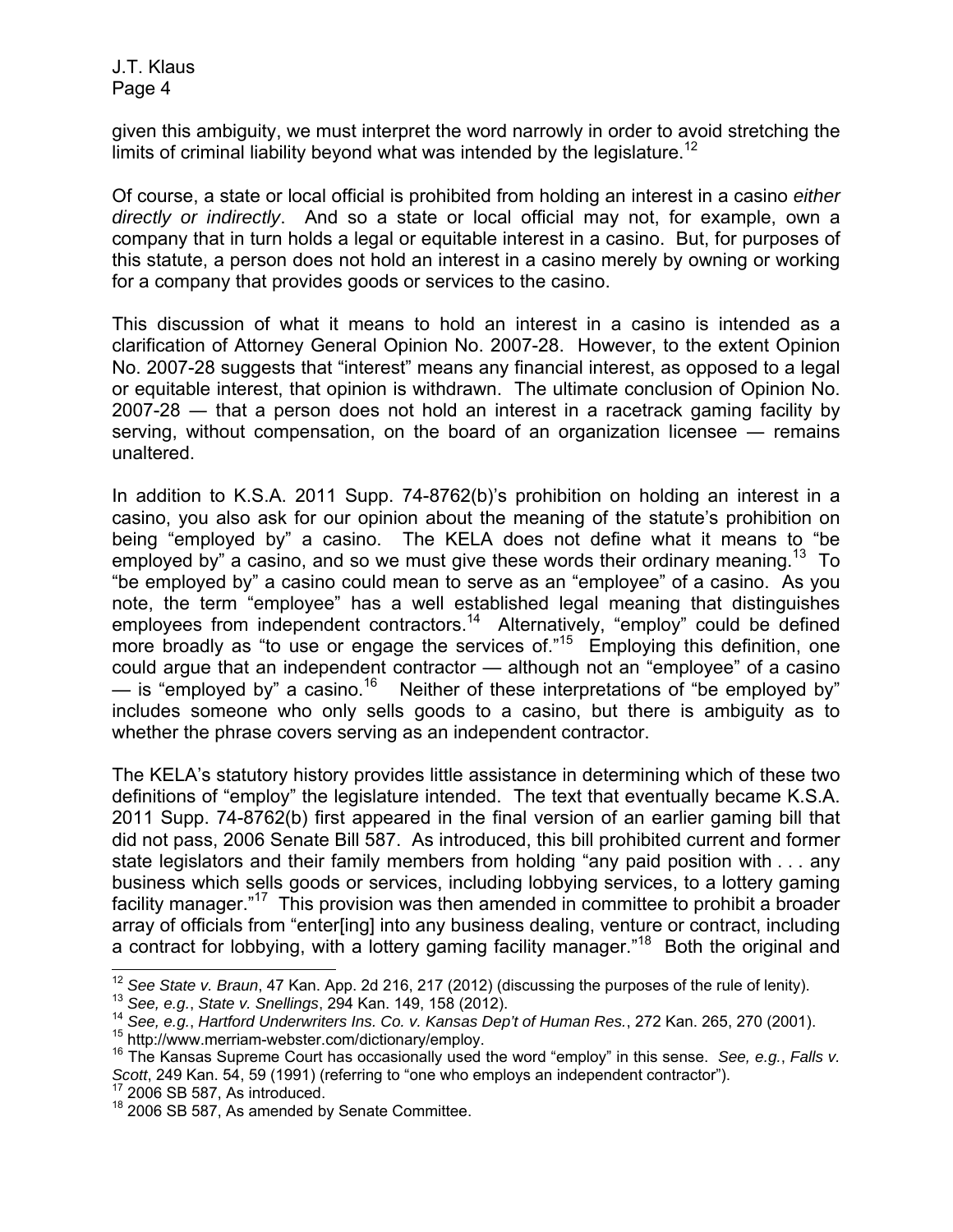committee versions of the bill would have clearly prohibited certain specified individuals from serving as independent contractors to a casino. On the Senate floor, however, 2006 SB 587 was amended to include the language of the current law, which is ambiguous on this point.<sup>19</sup> The fact that the Senate eliminated a clear prohibition on serving as an independent contractor to a casino may indicate that it did not intend for the ambiguous language it adopted to prohibit this conduct. But this is far from clear, especially given that the Senate rewrote the entire section. And, in any event, 2006 SB 587 was not enacted or even approved by the Senate, so its legislative history tells us very little about the legislature's intent in passing (in an entirely different session) 2007 Senate Bill 66, the bill that became law.<sup>20</sup>

The New Jersey statute on which K.S.A. 2011 Supp. 74-8762(b) was modeled is no more helpful in illuminating this provision's meaning. Unlike K.S.A. 2011 Supp. 74- 8762(b), the New Jersey statute uses the phrase "hold employment with,"<sup>21</sup> which more clearly means to serve as an employee. Perhaps by using "be employed by" instead of "hold employment with," the legislature intended to cover a broader range of conduct, including serving as an independent contractor. This is just speculation, though. Nothing in the legislative history indicates why the legislature chose to use a slightly different formulation than the New Jersey law, and the "be employed by" language that the legislature enacted is reasonably susceptible to either of the proposed interpretations.

Although the words "be employed by" are ambiguous when read in isolation, their context helps clarify their meaning. K.S.A. 2011 Supp. 74-8762(b) also prohibits "represent[ing] or appear[ing] for" a casino "in connection with any cause, application or matter." If "employ" means "to use or engage the services of," then the statute's prohibition on being "employed by" a casino would swallow its separate prohibition on representing or appearing for a casino. After all, it is difficult to imagine how officials could "represent" a casino without the casino using them or engaging their services. Because the statute should not be interpreted in a way that would render any part of it superfluous, we believe that K.S.A. 2011 Supp. 74-8762(b) uses the phrase "be employed by" in its narrower sense, *i.e.*, to serve as an employee of. To the extent any ambiguity remains, the rule of lenity further supports this construction.

In conclusion, we opine that K.S.A. 2011 Supp. 74-8762(b)'s prohibition on "hold[ing], directly or indirectly, an interest in" a casino refers to ownership or control of a legal or equitable interest in a casino. A person does not hold an interest in a casino merely by working for or owning a stake in a company that does business with a casino. We further opine that an official or affiliated person is "employed by" a casino only if the person is an "employee" of the casino, a term that does not include independent contractors or individuals who only sell goods to a casino.

l 19 2006 SB 587, As amended by Senate Committee of the Whole. 20 *See* L. 2007, Ch. 110.

<sup>20</sup> See L. 2007, Ch. 110.<br>
<sup>21</sup> N.J.S.A. 52:13D-17.2(b).